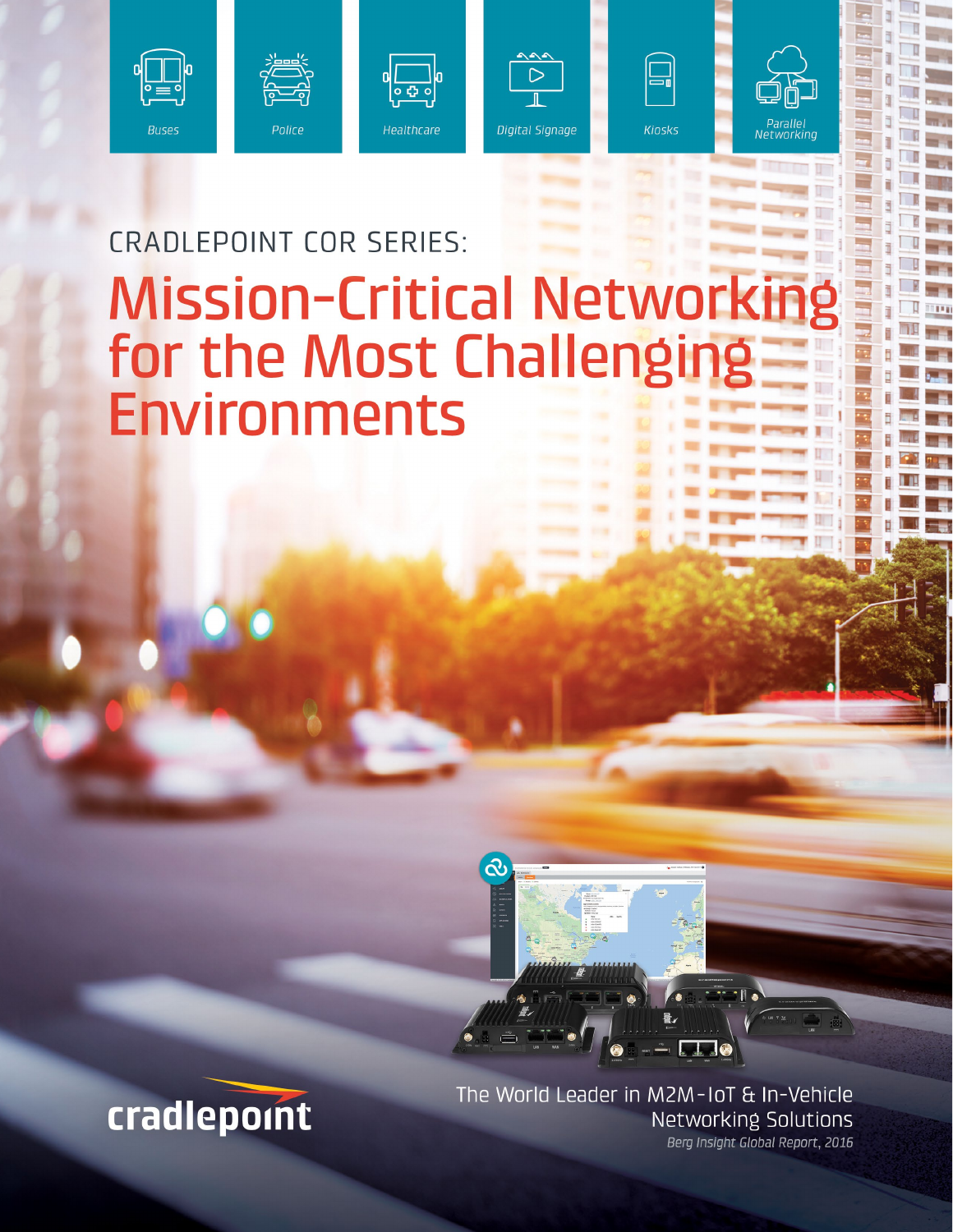# Wired and Wireless Routing Platforms for M2M/IoT & In-Vehicle

#### **Key Features:**

#### In-Vehicle ENSURE MISSION-CRITICAL CONNECTIVITY ON THE MOVE M2M / IoT THE MOST RELIABLE NETWORKING SOLUTIONS FOR M2M / IoT

- + IBR1100 & IBR900 are purposebuilt for vehicles
- + Ruggedized for vibration, shock, dust, splash, humidity
- + Supports LTE Advanced & active GPS
- + Advanced security, VPN, stateful firewall
- + Extensibility Dock for second modem, more ports, etc.
- + Constant network access anywhere

### **Key Features:**

- + Compact form factor & ruggedized for extreme applications
- + Built-in wired & multi-carrier wireless failover
- + Supports advanced routing protocols
- + Extensibility dock for more GPIOs + Router SDK enables custom
	- applications



# SAFEGUARD MISSION-CRITICAL NETWORKS SUCH AS PAYMENT SYSTEMS, BANKING & HEALTHCARE

# **Key Features:**

- + Air-gapped, highly secure connectivity
- + Simplified, secure network
- 
- -



- configuration
- + Remote monitoring & alerts
- + Day-1 Internet
	- + Decrease PCI scope

Keep your vehicles, machines, and IoT networks connected and cloud-managed 24/7 with the Cradlepoint COR Series, the most reliable, capable, and rugged routers in the industry. Purpose-built for the most demanding M2M / IoT and mobile in-vehicle connectivity.

- + Fully integrated with Cradlepoint NetCloud Platform for cloud management and virtual cloud networking.
- + Supported by Cradlepoint Extensibility Platform & SDK to enable an infinite set of applications and capabilities.

# Routing Firmware, Management, & Virtual Cloud Networking for M2M/IoT & In-Vehicle

| <b>FEATURE SET</b>                              | IBR1100 SERIES | IBR900 SERIES                                    | <b>IBR600B SERIES</b>                  | <b>IBR600 SERIES</b> | <b>IBR350 SERIES</b>                                 |
|-------------------------------------------------|----------------|--------------------------------------------------|----------------------------------------|----------------------|------------------------------------------------------|
| Supports LTE Advanced                           | Yes            | Yes                                              | With COR Extensibility<br>Dock only    | No                   | <b>No</b>                                            |
| NetCloud Supoort                                | Yes            | <b>Yes</b>                                       | Yes                                    | Yes*                 | Yes                                                  |
| SIM-Based Auto-Carrier<br>Selection             | Yes            | Yes                                              | Yes (AT&T, T-Mobile<br>& Verizon only) | N <sub>0</sub>       | <b>No</b>                                            |
| Ports (LAN / WAN<br>Switchable)                 | $\overline{3}$ | $2$ (GigE) + 2 with<br><b>Extensibility Dock</b> | 2 (1 GigE)                             | $\overline{2}$       | 1(LAN)                                               |
| Enterprise Grade Modems<br>(Certified Embedded) | 3G/4G/LTE      | 4G/LTE                                           | 4G/LTE                                 | 3G/4G/LTE            | 3G/4G/LTE                                            |
| Dual-Modem Capable                              | <b>Yes</b>     | <b>Yes</b>                                       | Yes                                    | <b>No</b>            | <b>No</b>                                            |
| GPS                                             | Yes            | Yes                                              | Yes**                                  | No                   | No                                                   |
|                                                 |                |                                                  |                                        |                      | * Excludes NetCloud Engine, ** Required second modem |

Cradlepoint's NetCloud platform combines industry-leading router firmware, award-winning Enterprise Cloud Manager, and the new NetCloud Engine network-as-a-service. This integrated platform of flexible, extensible, and rapidly deployable applications enables an entirely new way to easily build, secure, control, and manage end-to-end private networks in the cloud using wired and wireless broadband Internet services.

is always up to date and secure.

#### Router Firmware FIREWALL, ADVANCED ROUTING— OPTIMIZED FOR LTE **What is it:**  Firmware is the heart of our industry leading LTE routers. Sustained commitment to new features and capabilities ensures your network Enterprise Cloud Manager QUICKLY DEPLOY, MANAGE & MONITOR YOUR NETWORK **What is it:**  Cloud Management Service that enables zero-touch deployment, remote management, alerting, and

*Learn more: cradlepoint.com/firmware*



analytics of in-vehicle routers and

IoT gateways.

*Learn more: cradlepoint.com/ecm*

# NetCloud Engine

### SOFTWARE-DEFINED. SECURITY-DRIVEN. CLOUD-DELIVERED.

### **What is it:**

NetCloud Engine enables virtual cloud networking that leverages cloud, Software-Defined Networking (SDN), and Network Function Virtualization (NFV) technologies.

*Learn more: cradlepoint.com/netcloud-engine*